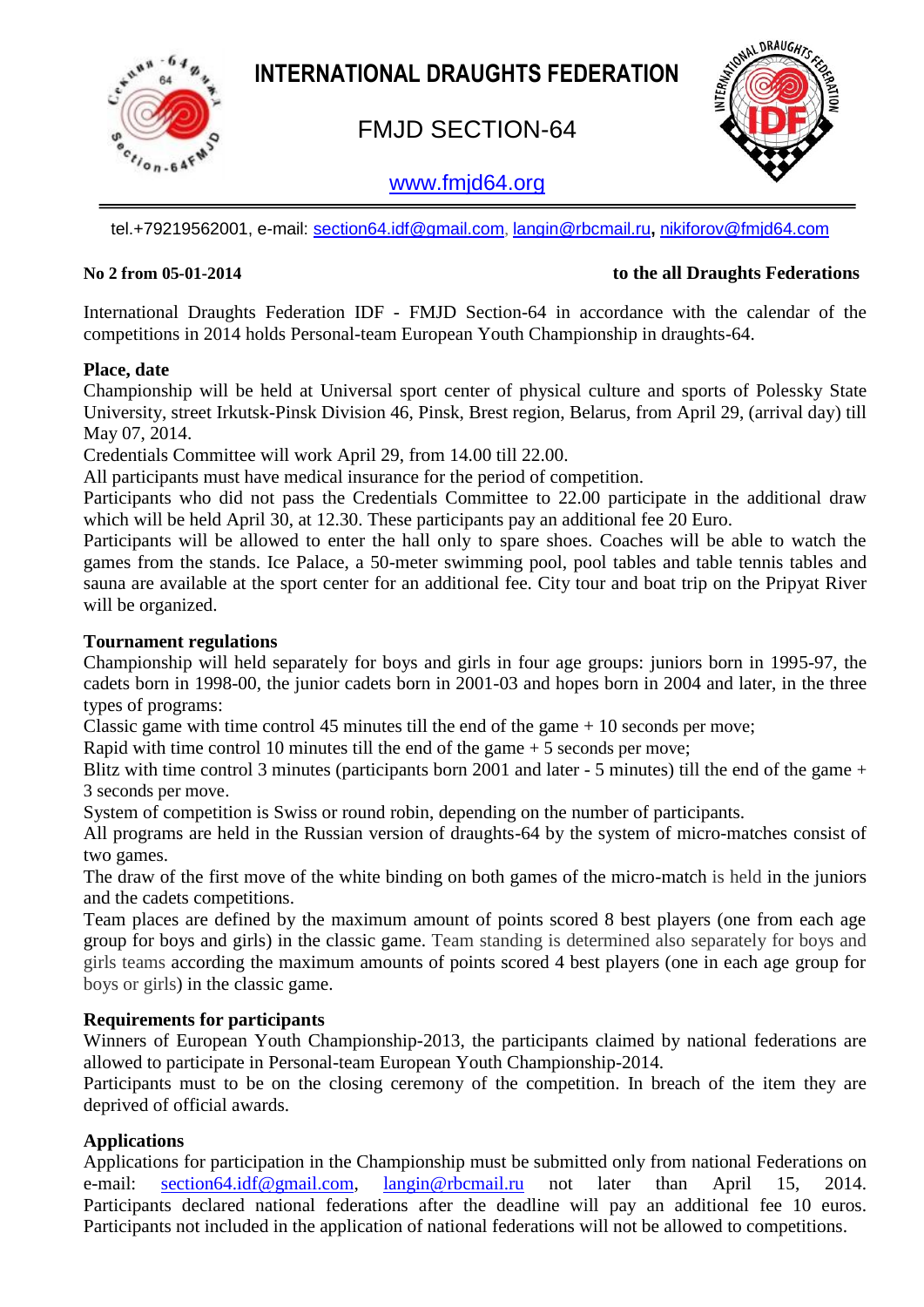#### **Tournament fees**

Each participant of the competitions should pay organizational tournament fee at the day of arrival: three representatives of each country in every age group among boys and girls pay 30 (thirty) euros for participating in the classic program, 10 (ten) euros for the blitz program and 10 (ten) euros for the rapid program. For other players tournament fees are 60 (sixty) euros for the classic program, 20 (twenty) euros for the blitz and 20 (twenty) euros for rapid program.

#### **Accommodation and meals**

Hotel accommodation will be in 1-4 bed rooms with facilities in the room at the hostel and hotels "Volna" and "University". The hotels have Wi-Fi. Places will be booked in the order of receipt of applications.

The organizers will provide accommodation and meals for one participant (boy or girl) in each of the four age groups (total 4 participants) from April, 29 (starting with dinner), to May, 7 (ending with lunch) for each country – member of the International Draughts Federation IDF - FMJD Section-64.

Their travel costs, as well as the costs of accommodation, meals and travel of other participants pays by their sending organizations.

Participants who provide accommodation and meals by organizers are required to participate in all three programs: classic, rapid and blitz.

The cost of accommodation and meals per person per day for the remaining participants depending on the housing options will be:

1. Hostel of Polessky State University

| Block $2+2$      | 21 euros |
|------------------|----------|
| 2. Hotel "Volna" |          |
| 2-3 bed rooms    | 28 euros |
| single room      | 29 euros |

Suite 30 euros

3. Hotel "University"

2-3 bed rooms 30 euros

Payment will be in Belarusian rubles at the exchange rate on April 29.

#### **Travel**

You can go by different types of transport to Pinsk. There is a direct train from Moscow, number 075, from Vilnius-daily bus service. You can also go to Minsk and then go to Pinsk by bus or train (300 km). Bus fare - 8-10 euros, train - 3 euros. You can also go to the stations Ivatsevichi or Zhabinka and then on diesel trains to Pinsk.

April 29 the organizers will meet and take to the place of competition all visitors who reported arrival time in Pinsk.

| <b>Date</b> | <b>Time</b>     | <b>Event</b>                 |
|-------------|-----------------|------------------------------|
| 29/04       | $09.00 - 22.00$ | Arrival day                  |
|             | $14.00 - 22.00$ | Registration of participants |
|             | 22.00           | Draw                         |
| 30/04       | 11.00           | Opening ceremony             |
|             | 15.00           | <b>Blitz</b>                 |
| 01/05       | 10.00           | Rapid                        |
|             | 15.00           | Rapid                        |
| 02 / 05     | 10.00           | 1 round                      |
|             | 15.00           | 2 round                      |
| 03/05       | 10.00           | 3 round                      |
| 04/05       | 10.00           | 4 round                      |
|             | 15.00           | 5 round                      |
| 05/05       | 10.00           | 6 round                      |
| 06/05       | 10.00           | 7 round                      |
|             | 15.00           | 8 round                      |
| 07/05       | 10.00           | 9 round                      |
|             | 16.00           | Closing ceremony             |
|             | 17.00           | Departure of participants    |

#### **Program of competition**